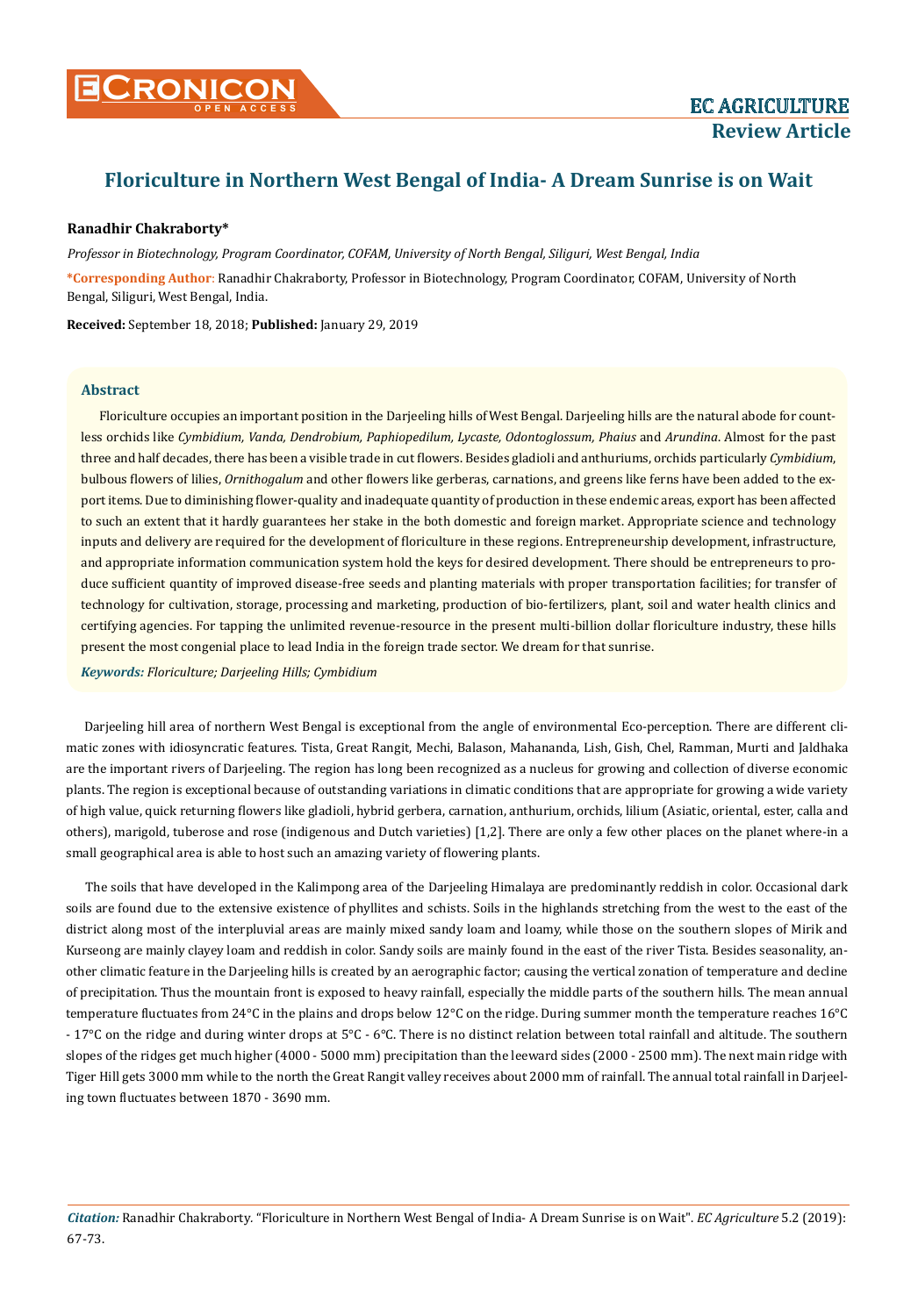The major portions of the forests are today found at elevations of 2000m and above. The area located in between 1000-2000 m is cleared either for tea plantation or cultivation. Darjeeling hills are also the natural home for countless orchid species of genera like *Cymbidium, Vanda, Dendrobium, Paphiopedilums, Lycaste, Odontoglossum, Phaius, Arundina* etc. the list is endless.

Darjeeling hill areas in general and Kalimpong in particular, has almost a century old tradition in floriculture. Historically, Kalimpong has always played a pioneering role in developing floriculture in India. The private nurseries in Kalimpong (around 40 in number) were among the first to export floricultural products to USA, UK, Japan, Holland and other European countries. However, due to lack of infrastructure and certain other factors this region could not keep pace with the developments in other parts of India and world. Even in this scenario, these nurseries are generating a turnover of INR (Rs) 30 million per annum of which Rs 15 million is from exports (FOB value). The survival of these nurseries through so many decades, speaks volumes on the inherent strength and potential of this region.

#### **Factors supporting development of floriculture in the Hills and adjoining sub-Himalayan Plains of northern West Bengal**

The northernmost district of the state of West Bengal is Darjeeling which covers an area of 3254.7 km². The hilly region covers 2320 km<sup>2</sup> and the remaining 934.75 km<sup>2</sup> of the area fall under terai and plains. The altitudinal variations of the district range from 150m at Siliguri to 3636m at Sandakphu-Phalut with a sharp physiographic contrast between the plains and mountainous regions. The geographical area of Darjeeling district is 3.5% of the state area with 355500 ha under agriculture. This region supports nearly 1.8 million populations that include both Terai region of Siliguri sub-division and the hills. The climatic condition of Darjeeling is sharply totally different from that of the plains. Overcast and partly cloudy days, > 25 days per month, of the Darjeeling hill station are spread across five months, from May to September. In the last five years, the average precipitation in the Darjeeling town in the month of May, June, July, August, and September is 166, 468, 710, 529 and 375 mm respectively. The rainfall varies at different altitudes and hill situations. Overall, it is a high rainfall area. The variation in climate is powerfully related to the variation in altitude. The Kalimpong Hill is rather rugged in topography and is dissipated by radically descending gullies and streams that contribute to the Teesta and Jaldhaka river system. As the climate varies throughout the year so does the flora. The dullness of winter disappears with the dawn of spring during the month of March and April. The Rhododendrons (24 species), Magnolias and the Michaelis bloom during spring in the Darjeeling hills.

The farming system i.e. agriculture including horticulture (floriculture) is mainly dependent on some factors viz. the composition of the soil, position of the field (its relative height above the mean sea level), slope aspects, presence/absence of irrigation, and density of the population. The principal economy of the Darjeeling Hill area depends on tea production, horticulture, agriculture and forestry. The major part of the forests is located at heights of 2000m and above. The area located in between 1000 - 2000m is cleared either for tea plantation or cultivation. Darjeeling hills are also the likely abode for several species of *Cymbidium, Vanda, Dendrobium, Paphiopedilum, Lycaste, Odontoglossum, Phaius* and *Arundina*. Due to diverse agro-climatic zones available in the hilly terrains, a large number of ornamental plants are successfully grown under natural conditions. There is a small yet growing enthusiasm for overcast and high precipitation- optimized (May - September) or winter-optimized (November-February) greenhouses for commercial floriculture. These greenhouses demand innovation, as they should be designed specifically to operate during the coldest times of the year (but sunlight is not limiting; > 15 days sunny/winter month) or during the cloudy, overcast, and high rainfall months. In order to maximize the amount of sunlight entering the greenhouse during May-September, it is important to look at a sun path chart for latitude, along with a current magnetic declination map to determine 'solar south' for the desired latitude. These priorities will influence the structure, design, and size of the greenhouse, as well as the planting schedule, number of people required to maintain the greenhouse, and the way in which the greenhouse fits into existing infrastructure. In general, growers optimizing for overcast and cloudy months should orient their greenhouse in an east-west direction, meaning that the longer, glazed side of the greenhouse should face south, with the shorter ends facing east and west. Having a clear goal or priority for the greenhouse from the beginning and dedicating effort to monitoring will undoubtedly save time and money in the long-run.

#### **Quanta of floricultural products of Darjeeling Hills**

Data on floricultural products are largely dispersed. However, an attempt was made to put this into quantitative terms in the following table (Table 1) where block-wise production of certain flowers and ornamentals in the order of production have been presented.

The data shown above is an approximate data and also not exhaustive. Kalimpong Horticultural Society has made a survey in 1996 on the production of various flowers and ornamentals in Darjeeling Hills. The flower production statistics of the six districts of northern West Bengal have been summarized for the year 2013-14 (Table 2A and 2B), from the data of the Department of Food Processing Industries and Horticulture, Government of West Bengal (https://www.wbfpih.gov.in/download?id-N..).

*Citation:* Ranadhir Chakraborty*.* "Floriculture in Northern West Bengal of India- A Dream Sunrise is on Wait". *EC Agriculture* 5.2 (2019): 67-73.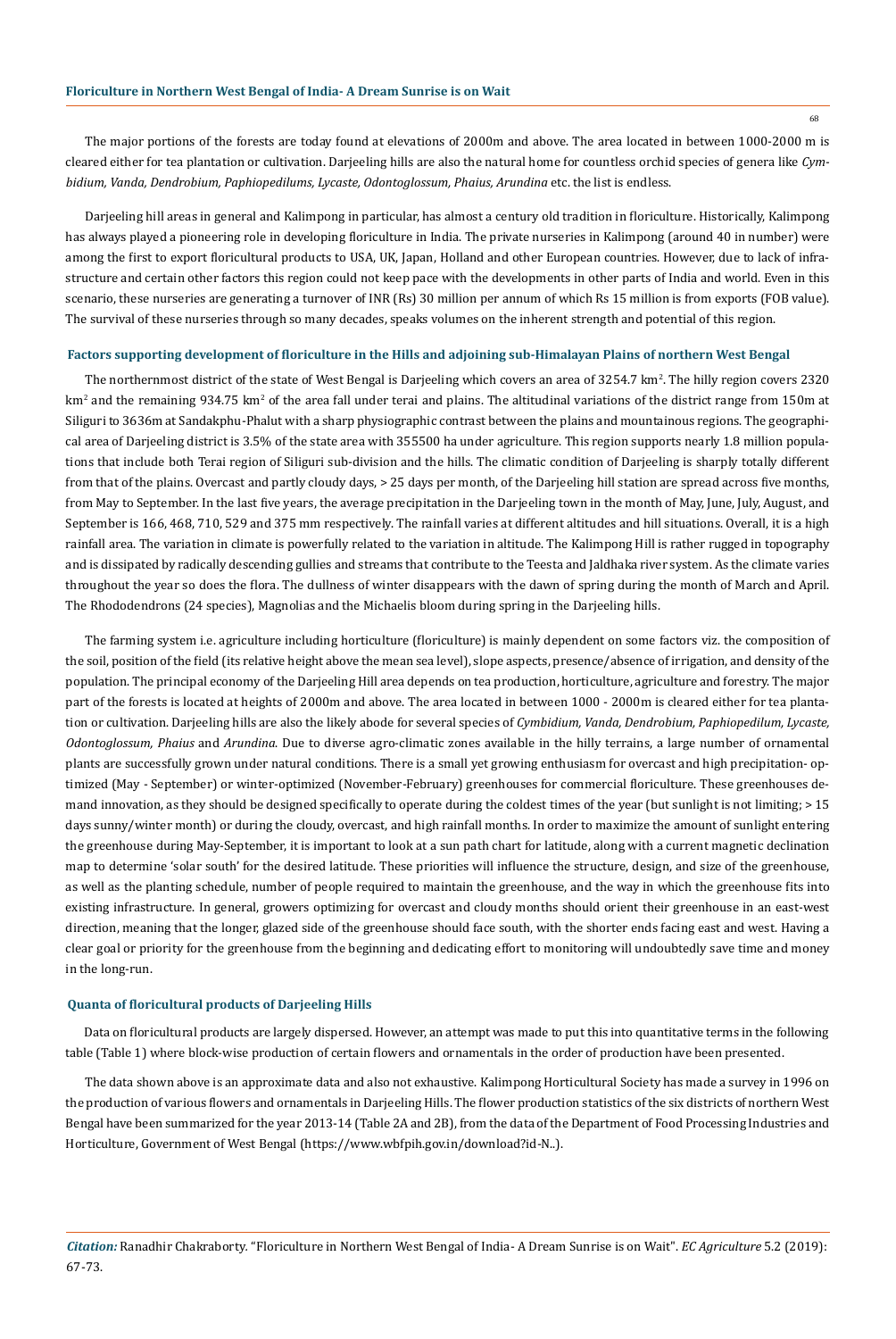### **Floriculture in Northern West Bengal of India- A Dream Sunrise is on Wait**

| <b>Block</b>                                            | 1                                                           | $\overline{2}$                                                                                      | 3                                       | $\overline{4}$                         | 5                                                                     |
|---------------------------------------------------------|-------------------------------------------------------------|-----------------------------------------------------------------------------------------------------|-----------------------------------------|----------------------------------------|-----------------------------------------------------------------------|
| Kurseong                                                | Gladioli $\approx$ 35000                                    | Begonia $\approx$ 11500                                                                             | Cymbidium<br>$\approx 11500$            | $Gloxinia \approx 9225$                | Other ornamentals.<br>flowering plants<br>and Bonsai - $\approx$ 5750 |
| Mirik                                                   | Cymbidium $\approx$ 150500                                  | Other ornamentals.<br>flowering plants (including<br><i>Eucharis</i> ) and Bonsai - $\approx$ 42500 | Gerbera<br>$\approx 10550$              | Other bulbous<br>plants $\approx$ 9150 | Camellia $\approx$ 5575                                               |
| Jorebunglow-<br>SukhiaPokhori                           | Other ornamentals,<br>flowering plants and<br>Bonsai ≈31150 | Cymbidium $\approx$ 15150                                                                           | Eucharis $\approx$<br>13575             | Gladioli $\approx 8750$                | Begonia $\approx$ 8800                                                |
| Darjeeling - Pul-<br>bazar (Headquar-<br>ter: Bijanbari | $Gloxinia \approx 29000$                                    | Gladioli $\approx$ 27675                                                                            | Gloriosa<br>$\approx$ 20150             | Begonia $\approx$ 19650                | Cyclamen $\approx$ 16150                                              |
| Rangli-Rangliot<br>(Takdah)                             | $Gladioli \approx 85575$                                    | Gerberg $\approx 16200$                                                                             | Cyclamen<br>$\approx 15375$             | Begonia $\approx$ 11815                | Gloxinia $\approx$ 9525                                               |
| Kalimpong-I                                             | $Gladioli \approx 1600000$                                  | Other ornamentals, flowering<br>plants and Bonsai. $\approx 85750$                                  | Lilium longifo-<br>$lium \approx 58475$ | Chincherinchee<br>$\approx 46100$      | Anthurium andrea-<br>$num \approx 27750$                              |
| Kalimpong - II                                          | $Gladioli \approx 1050000$                                  | Eucharis $\approx 85700$                                                                            | Freezia<br>$\approx$ 33700              | Gloriosa $\approx$ 22000               | Ester lily $\approx$ 20,500                                           |
| Gorubathan                                              | <b>Zephyranthes</b><br>$\approx 515500$                     | Haemanthus $\approx$ 412525                                                                         | Eucharis<br>$\approx$ 216050            | Caladium<br>$\approx 125100$           | Gladioli ≈150500                                                      |

*Table 1: Block-wise relative abundance (in decreasing order, 1 - 5) of Floricultural products in the Darjeeling Hills (2007 - 2012).*

| <b>District</b>       | Area in X '000 ha | Production in X '0000000 (INR) | Productivity in X'00000/ha |  |  |
|-----------------------|-------------------|--------------------------------|----------------------------|--|--|
|                       | Rose              |                                |                            |  |  |
| Darjeeling            | 0.045             | 1.428                          | 3.173                      |  |  |
| Jalpaiguri            | 0.000             | 0.000                          | 0.000                      |  |  |
| Coochbehar            | 0.000             | 0.000                          | 0.000                      |  |  |
| <b>Uttar Dinajpur</b> | 0.026             | 0.340                          | 1.308                      |  |  |
| Dakshin Dinajpur      | 0.005             | 0.046                          | 0.920                      |  |  |
| Malda                 | 0.000             | 0.000                          | 0.000                      |  |  |
| Chrysanthemum         |                   |                                |                            |  |  |
| Darjeeling            | 0.055             | 1.700                          | 3.091                      |  |  |
| Jalpaiguri            | 0.002             | 0.033                          | 1.650                      |  |  |
| Coochbehar            | 0.000             | 0.000                          | 0.000                      |  |  |
| <b>Uttar Dinajpur</b> | 0.000             | 0.000                          | 0.000                      |  |  |
| Dakshin Dinajpur      | 0.001             | 0.023                          |                            |  |  |
| Malda                 | 0.000             | 0.011                          | 1.100                      |  |  |
|                       |                   | Gladiolus                      |                            |  |  |
| Darjeeling            | 1.373             | 21.805                         | 1.588                      |  |  |
| Jalpaiguri            | 0.128             | 1.899                          | 1.484                      |  |  |
| Coochbehar            | 0.032             | 0.450                          | 1.406                      |  |  |
| Uttar Dinajpur        | 0.050             | 0.370                          | 0.740                      |  |  |
| Dakshin Dinajpur      | 0.003             | 0.023                          | 0.767                      |  |  |
| Malda                 | 0.008             | 0.099                          | 1.238                      |  |  |
| Tuberose              |                   |                                |                            |  |  |
| Darjeeling            | 0.000             | 0.000                          | 0.000                      |  |  |
| Jalpaiguri            | 0.000             | 0.000                          | 0.000                      |  |  |
| Coochbehar            | 0.030             | 0.327                          | 1.090                      |  |  |
| <b>Uttar Dinajpur</b> | 0.0320            | 0.580                          | 1.813                      |  |  |
| Dakshin Dinajpur      | 0.005             | 0.054                          | 1.080                      |  |  |
| Malda                 | 0.010             | 0.150                          | 1.500                      |  |  |

*Table 2A: Cut flower production in six districts of northern West Bengal (2013-14).*

*Citation:* Ranadhir Chakraborty*.* "Floriculture in Northern West Bengal of India- A Dream Sunrise is on Wait". *EC Agriculture* 5.2 (2019): 67-73.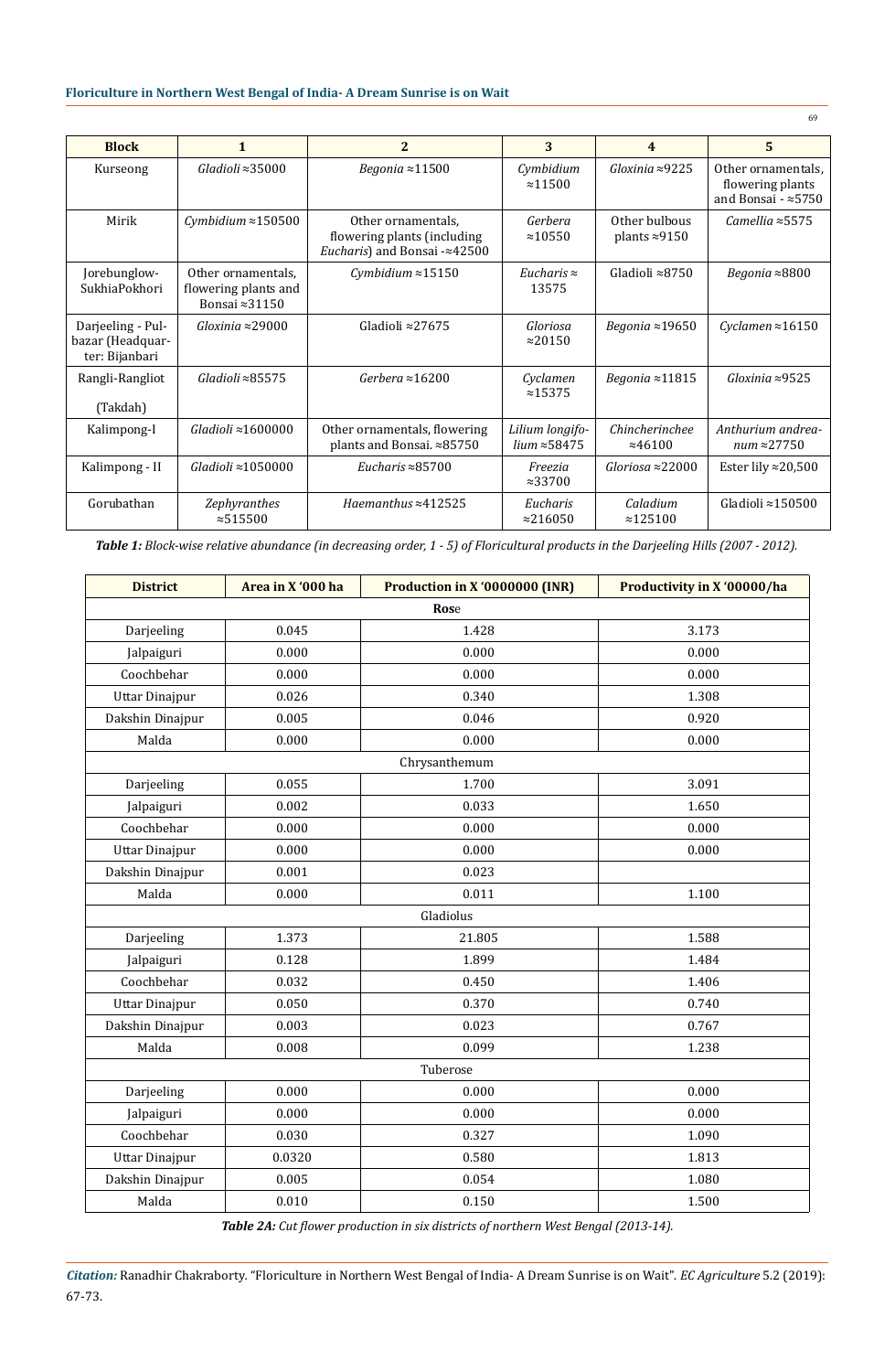| <b>District</b>       | Area in X'000 ha | <b>Production in X '000MT</b> | <b>Productivity in Mt/Ha</b> |  |  |
|-----------------------|------------------|-------------------------------|------------------------------|--|--|
| Marigold              |                  |                               |                              |  |  |
| Darjeeling            | 0.047            | 0.340                         | 7.234                        |  |  |
| Jalpaiguri            | 0.036            | 0.291                         | 8.083                        |  |  |
| Coochbehar            | 0.054            | 0.403                         | 7.463                        |  |  |
| Uttar Dinajpur        | 0.096            | 0.650                         | 6.771                        |  |  |
| Dakshin Dinajpur      | 0.020            | 0.124                         | 6.200                        |  |  |
| Malda                 | 0.066            | 0.507                         | 7.682                        |  |  |
| Jasmine               |                  |                               |                              |  |  |
| Darjeeling            | 0.013            | 0.017                         | 1.308                        |  |  |
| Jalpaiguri            | 0.044            | 0.042                         | 0.955                        |  |  |
| Coochbehar            | 0.000            | 0.000                         | 0.000                        |  |  |
| Uttar Dinajpur        | 0.000            | 0.000                         | 0.000                        |  |  |
| Dakshin Dinajpur      | 0.000            | 0.000                         | 0.000                        |  |  |
| Malda                 | 0.000            | 0.000                         | 0.000                        |  |  |
| Seasonal flowers      |                  |                               |                              |  |  |
| Darjeeling            | 0.073            | 0.107                         | 1.466                        |  |  |
| Jalpaiguri            | 0.079            | 0.086                         | 1.089                        |  |  |
| Coochbehar            | 0.040            | 0.040                         | 1.000                        |  |  |
| <b>Uttar Dinajpur</b> | 0.008            | 0.012                         | 1.500                        |  |  |
| Dakshin Dinajpur      | 0.001            | 0.001                         | 1.000                        |  |  |
| Malda                 | 0.005            | 0.009                         | 1.800                        |  |  |
| Misc. flowers         |                  |                               |                              |  |  |
| Darjeeling            | 0.060            | 0.050                         | 0.833                        |  |  |
| Jalpaiguri            | 0.012            | 0.016                         | 1.333                        |  |  |
| Coochbehar            | 0.030            | 0.040                         | 1.333                        |  |  |
| <b>Uttar Dinajpur</b> | 0.035            | 0.047                         | 1.343                        |  |  |
| Dakshin Dinajpur      | 0.002            | 0.002                         | 1.000                        |  |  |
| Malda                 | 0.031            | 0.046                         | 1.484                        |  |  |

*Table 2B: Loose-flower production in six districts of northern West Bengal (2013-14).*

Additional data (according to Kalimpong Horticultural Society Survey, 1996) is also presented in table 3.

| <b>Item</b>                                   | <b>Total Production</b> |
|-----------------------------------------------|-------------------------|
| Gladioli                                      | 2008725                 |
| Zephyranthes sp                               | 449800                  |
| Haemanthus                                    | 359250                  |
| Eucharis                                      | 324210                  |
| Other ornamental, flowering and bonsai plants | 146872                  |
| Caladium                                      | 139000                  |
| Other bulbous plants                          | 96045                   |
| Gloriosa                                      | 83035                   |
| Gerbera                                       | 70305                   |
| Lilium longifolium                            | 70305                   |
| Begonia                                       | 61220                   |
| Achimenes                                     | 60000                   |
| Gloxinia                                      | 52662                   |
| Freesia                                       | 48880                   |
| Chincherinchee                                | 47400                   |
| Cymbidium                                     | 43000                   |
| Cyclamen                                      | 32930                   |
| Anthurium andreanum                           | 29614                   |
| Ester lily                                    | 18500                   |
| Lycoris                                       | 17520                   |

*Table 3: Quanta of Floricultural products in the Darjeeling hills.*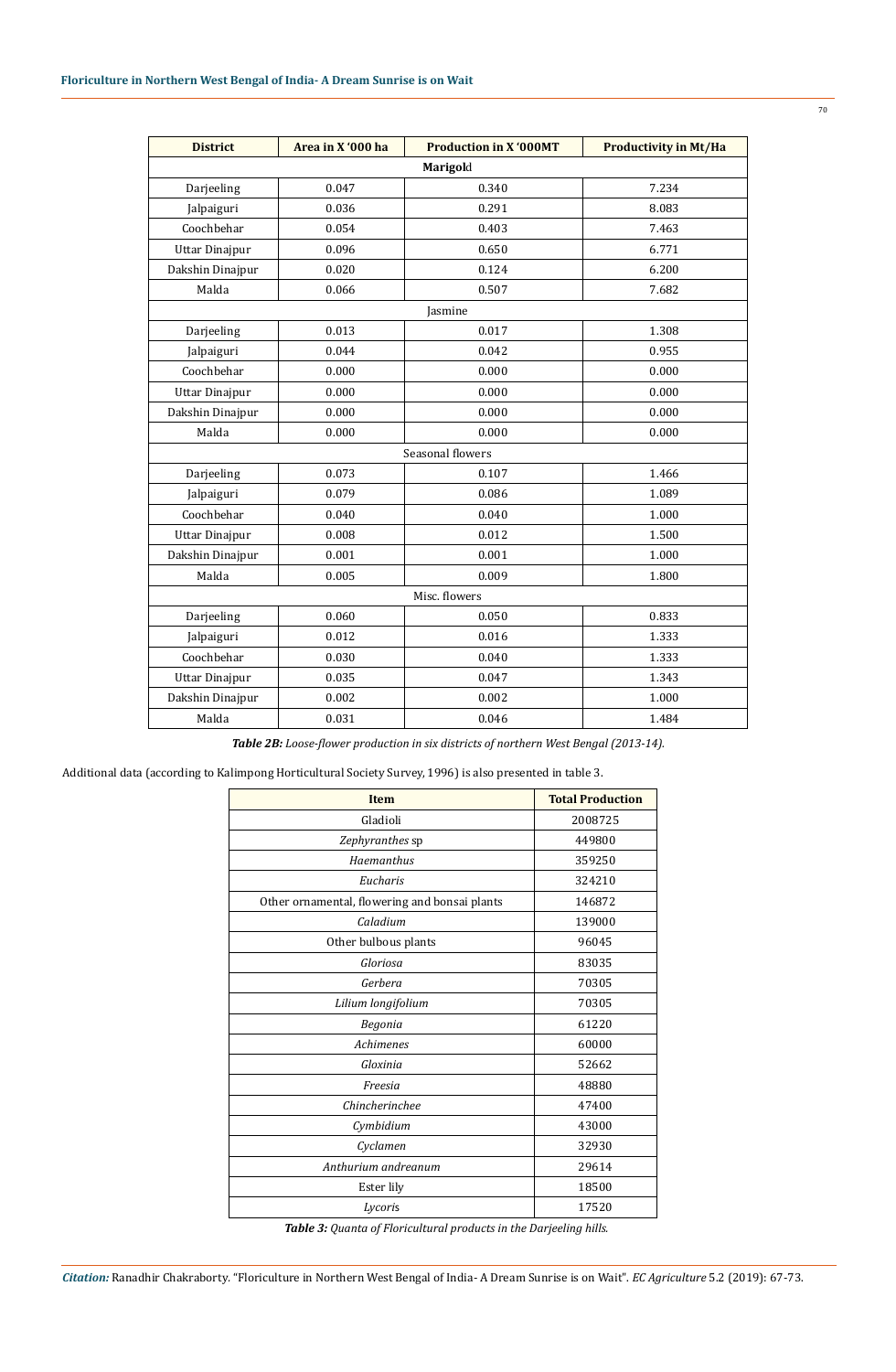Several changes have taken place in recent years. Large scale plantation of Cymbidium, Asiatic lily, Phalaenopsis, gerbera has been made in Mirikand Jaldhaka (Gorubathan) respectively. Carnation plantation has been done in Poshyar Busty and Bara Mangwa in Kalimpong. These flowers are being separately grown and sold mostly in the local market. Due to its superior quality, these flowers have got demand in the national and international market as well [3].

The flower market in Siliguri is ever soaring with a demographic explosion. According to a market survey (conducted by COFAM, NBU), the annual turnover in Siliguri market is Rs. 8-11 crore. During 'season' (season here means the different celebration of pujas/Christmas and months during Hindu marriages take place) a huge amount of flowers are required every day. Following table (Table 4) shows the requirement of various flowers per day in Siliguri market during the season.

| Sl. No.        | Name of the flower                                        | Average consumption per day |
|----------------|-----------------------------------------------------------|-----------------------------|
|                | Gladioli                                                  | 25000 - 27000 sticks        |
| 2              | Gerbera                                                   | 7000-8500 nos               |
| 3              | Rose                                                      | 30000 - 40000 nos           |
| $\overline{4}$ | Tuberose                                                  | 10000-15000                 |
| 5              | Marigold                                                  | 40000-45000 chains          |
| 6.             | Carnation                                                 | 3000-4000                   |
| 7.             | Asiatic Lily                                              | 1500-2500                   |
| 8.             | Orchids (Mostly Dendrobium nobile, Cymbidium, and Mokara) | $2500 - 3500$               |
| 9.             | Anthurium                                                 | $700 - 1000$                |

*Table 4: Average daily consumption of various flowers in Siliguri market.*

Demand is manifold higher in the national market [4-6]. Only a mere fraction (< 10%) of the total requirement of cut-flowers (particularly Gladioli, lily, orchids, and Anthurium) is supplied from North Bengal. Due to the lack of scale of production (quantity) and inconsistency in supply, the local traders used to buy most of these flowers (except gladioli) from Kolkata, Bangalore and other places. As a result of the high transport cost, the retail price goes higher.

#### **Disadvantages and key elements for the development of floriculture in North Bengal**

In spite of having such favourable climate and market demand, floriculture in North Bengal still remains the most potential yet most unorganized sector. Information gap regarding the economic potential of flowers, unavailability of technically sound manpower, lack of modern methods of production and protection, and total ignorance about the market are some of the important reasons that have made the growers reluctant to grow these non-conventional items [7]. The cultivation in the undulated hilly areas is burdened with lots of limitations. The hilly soils are marginal in fertility in most cases. Though they are sometimes rich in organic matters, but they are poor sources of the major nutrients like N, P and K. Also, they are shallow in depth with presence of hardpans in the upper horizons, thus can't provide a good base to the crop plants. Often, these soils are acidic and damaging to the crop plants. Owing to their undulating topography, the soils in these hilly areas were highly susceptible to erosion, especially due to the wrong cultivation practices such as Jhuming. The operational holdings in these areas were very small and thus the mechanization of floriculture has been very limited till date creating the requirement for labor force and hard work. Due to non-availability of the superior planting material along with other inputs such as fertilizers and pesticides, there have been low crop yields. Due to higher dependence on the monsoon rainfall, an only limited number of crops can be cultivated here and the crop diversification is of great need. In hills, the adoption as well as dissemination of modern technology by farmers is very poor as compared to plain as because of difficulty in transport and communications, leading to poor production and productivity, in addition to that farmers are forced to sell their produce in the price fixed by agents and middlemen. Sporadic attempts made by few wealthy growers are far from being sufficient. Even then, commercial floriculture in North Bengal is still practiced on small farms but the major constraints in flower production are poor access to quality planting materials and small range of varieties. The extension support in floriculture is weak. Due to stumpy quality consciousness of the domestic markets, investments in Guaranteed Asset Promotion (GAP) and quality certification is negligible. Implementation of Integrated Pest Management (IPM) is on the lower side. Post-harvest management of floricultural products is extremely poor in North Bengal. As because there is no established standards/grades for produce, the farmers follow the demands of the market. The packaging of floriculture produce is frequently unempirical and uses of paper cartons, bamboo baskets, jute bags are rampant. In the absence of organized market infrastructure for floriculture produce, the true potential of the market is not realized. However, flower growing is not gaining the popularity it deserves among the common farmers. The export orders require a voluminous and continuous supply of a particular flower. It will only be possible when the common farmer will realize the potential of flower growing and accepts it along with their traditional cultivation.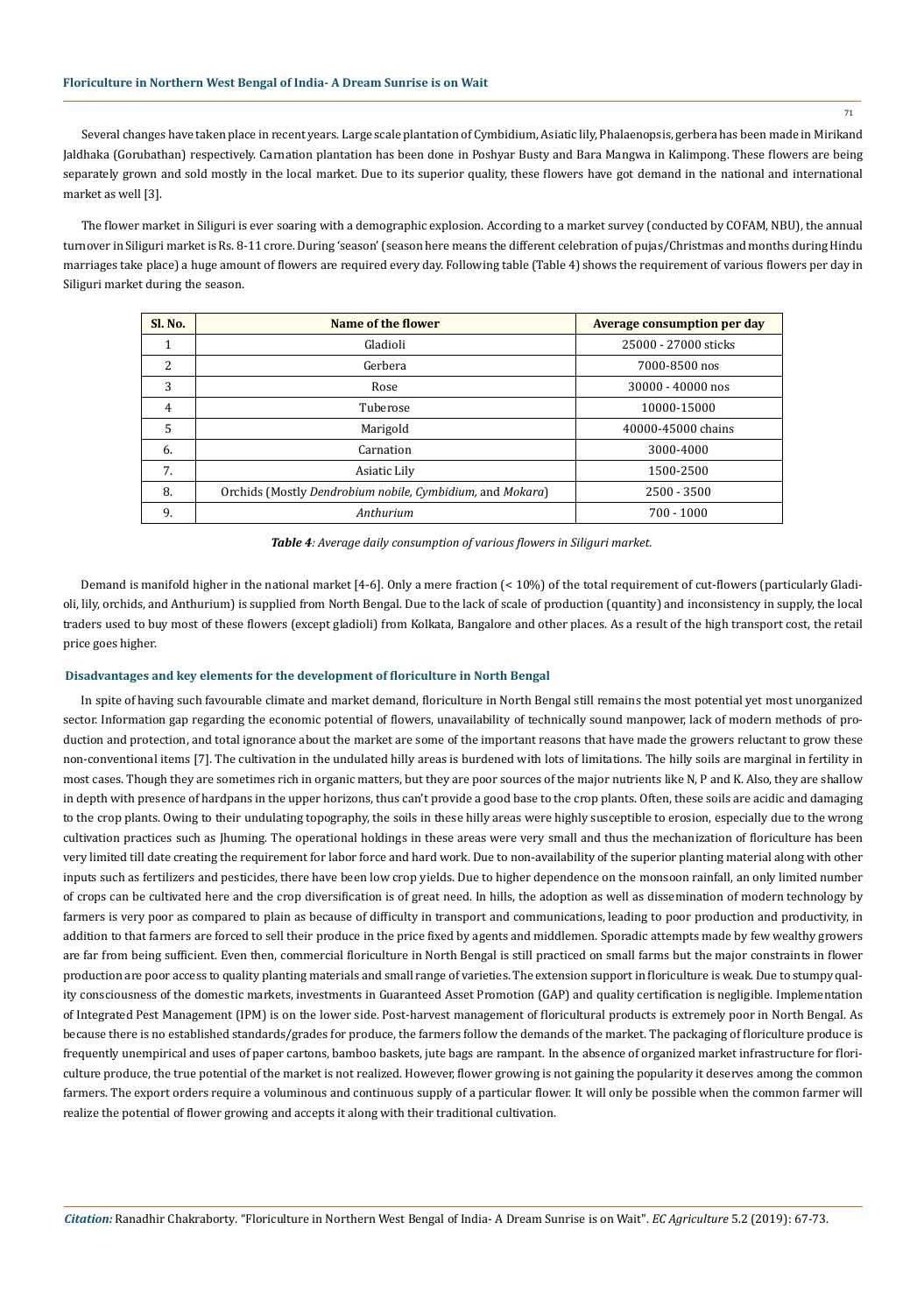**Silver lines:** At present, the producers are having access to important commercial varieties in all major floricultural crops from leading breeders across the world. There has been fair enough access to production inputs of fertilizers (organic and inorganic) as well as plant protection chemicals. The use of formulations supplying trace elements as well as major nutrition elements, biofertilizers and biopesticides are on the increase. With the advent of protected floriculture, local companies got enthused in fabrication and installing greenhouses. Farmers are getting exposed to micro-irrigation (drip, sprinklers, and foggers). This is relevant learning and adoption as only 3.75% of the net cropped area is under irrigation in Darjeeling hills. Hence, rainwater harvesting should be a viable option for irrigation in the drier months. Drip-irrigation by gravity (Zero-energy irrigation) shall remain as the most sustainable method. The West Bengal Government has declared North Bengal as an export zone for flowers and vegetables and providing support for promoting floriculture.

### **Role of Center of Floriculture and Agribusines Management (COFAM), NBU, towards entrepreneurship development in relation to floriculture industry in North Bengal**

India's performance in the global floriculture market is not up to the mark, rather microscopic, in comparison to several other countries. In 2017- 18, India's export of floriculture produce to top five countries were USA (16.3 million USD), The Netherlands (10.2 million USD), UK (8.3 million USD), Germany (5.7 million USD), and UAE (4.5 million USD) (agriexchange.apeda.gov.in/indexp/reportlist.aspx). The major reasons behind such lackluster performance are (i) Absence of proper and adequate infrastructure, (ii) Lack of proper technical knowledge (iii) Lack of sale and export promotion activities. Indian floriculture is mostly in small scale and unorganized in nature. Looking at the potential of this region and realizing the existing constraints, the University of North Bengal has set up a Center of Floriculture and Agri-Business Management (COFAM) with initial support from the Department of Food Processing and Horticulture (FPI and H), Government of West Bengal. As far as floriculture in the northern West Bengal is concerned, never after the independence, was such an innovative project ever dreamt to push the Himalayan obstacle that stood in the path of the transformation of a hobby/gardening practice/nursery business to a scale of an industry-Floriculture Industry, often termed as 'Sunrise Industry'.

This center has been serving as an instrument for sustainable rural development through the application of scientific and technological knowledge in the horticulture sector and integrated farm management. The mandate of this Center is the transfer of technologies through on-farm demonstration and training. Thus, the primary activity of COFAM is to cater services in the form of rendering practical courses to different target groups and entrepreneurs related and interlinked with the overall process of development of horticulture industry. Mass production of quality planting materials through conventional and micro-propagation technology is another important area where COFAM has carved a niche. Hands-on training courses have been developed to empower the small farmers/growers of this region and to establish a producer-consumer direct pathway applying proper information communication system as needed to address the competitive economy. COFAM is destined to undertake projects/programs to study, develop, standardize, implement, commercialize and popularize innovative and sustainable rural technologies with special emphasis on making traditional, rural enterprises more profitable and bring new income generating opportunities through induction of novel enterprises in rural areas. Many of the COFAM activities were covered in different print and audio-visual media.

For a high-tech industry, where floriculture stands in this millennium, working within global markets, it has been often argued that innovation is the most important source of competitiveness. Simultaneously, it is widely known that particular industries tend to cluster in certain areas and that the clustering of knowledge is an important reason for this phenomenon. In the present context of Floriculture industry in north Bengal (which tilldate has just sprouted after the seed-dormancy), the hills of the sub-Himalayan West Bengal is such an area of concentration. The COFAM has been successful in breaking this dormancy. This is the principal impact COFAM has produced with the showcasing of the infrastructure, more precisely the environment-controlled hi-tech greenhouse and a tissue-culture infrastructure, which brought confidence to the bio-entrepreneurs and stood as a source of inspiration and faith that in a demanding situation, COFAM can rise to meet the expectations of quality plantlets to fuel the industry. Industrial dynamics of the biotechnology sector, especially floriculture-sector, strongly favor only a few globally important clusters characterized by well-established relations between small R and D companies, venture capitalists, big multinational corporations, and service providers. It would seem to be at least difficult and perhaps entirely impossible, to develop an industry when some or most of these factors are missing. Our argument, at the time when the project was conceived, was that it is possible, at least to some extent, to compensate for vital resources that may be missing in small economies and clusters. However, there seem to be several basic conditions for success. First, there has to be a substantial local knowledge (in this case the University of North Bengal). Second, a network of capable local actors (in this case the nurserymen of the hills and the sub-Himalayan plain land, and flower traders) must develop and strategically direct a local innovation system. We have identified the factors for successful floriculture clusters well before the project was launched. The factors were: (1) a strong science base (In recent NAAC evaluations, NBU's science base was fairly-high rated); (2) an entrepreneurial culture (Although many new trading companies have been created, there is no strong entrepreneurial culture); (3) business support services and large companies in related industries. (Many specialized services are in Kolkata and only a few metropolises. There are some good local services but the number is still quite small); (4) a skilled workforce (the region's traditional strengths in floriculture provide some experienced people, though not enough. There is also a lack of local business expertise); (5) the presence of investors (missings are MNCs and international venture capital (VC). Recently, VC money has been less available and there have been substantial problems in attracting financing); (6) infrastructure (Generally, the infrastructure for both research and business is poor. The state and central has only recently realized the importance of new infrastructure. This has been crucial since university funding has been tight); (7) effective networks (virtually absent at that time) (8) a supportive policy environment.